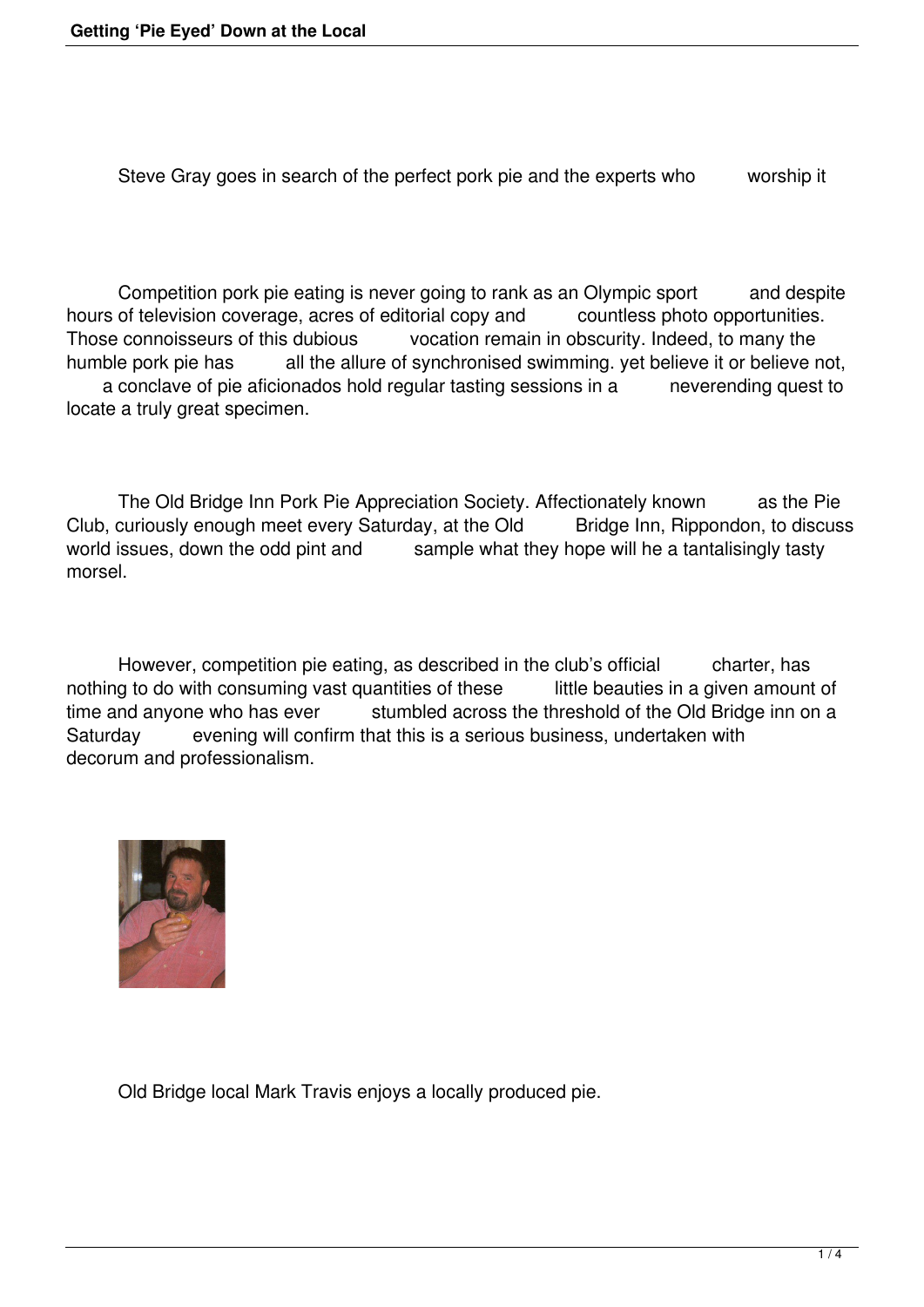Seated solemnly under the society's own coat of arms, proceedings commence with a debate on world affairs. Often heated. these discussions are broad ranging. Eventually, after everyone has put their point of view, the 'scribe' will he charged with recording three of these items under the heading 'Events of the Week'. Next a sporting issue will he considered and again the details will be recorded in a vast ledger. Then it's down to the considered and again the details will be recorded in a serious business of scrutinising the pies, which will have been brought to the club by an appointed 'fetcher'.

Firstly the pie will be lovingly caressed and admired, ensuring that its body bears no blemishes and the pastry is a uniform golden colour. It must also possess a pleasant aromatic bouquet when sniffed, not unlike a fine wine.

 The real test comes though when the pie is surgically cut open, displaying its internal workings for all to see. The meat must be pink, smell fresh and be encased in just the right amount of jelly. It is at this crucial stage that the first mouthful is tasted and from this crucial stage that the first mouthful is tasted and from the expressions of the assembled experts it is possible to speculate on the quality of the as yet unidentified pie which has been brought to the club, especially if the members reach for the HP sauce, or worse, Tabasco chilli sauce.

Scores will then he awarded and each member allowed to explain why he liked or disliked a particular pie. The fetcher is of course going to be biased in the marks that he awards and the club make allowances for this terming it 'fetcher's privilege', though shou this terming it 'fetcher's privilege', though should he take advantage of the situation, awarding his own pies high marks, he will be denounced and accused of ungentle manly conduct.

Once again the scribe will record the marks and proceedings will be brought to a close for another Saturday night when the identity of the pie and the cost of it are revealed, so that they too can be noted.

The president. Kevin Booth, explained: Back in 1982 a group of local gentlemen would meet at the pub after strenuous exercise at the nearby health club. Unfortunately, the pub didn't serve food on Saturday evening, so the majority of the group were reduce evening, so the majority of the group were reduced to munching pork scratching and salted nuts, while one of the lads had the foresight to bring with him a pork pie which he consumed in front of us. while we looked on ravenously. He really did not mind the group enviously eyeing up his pie and this went on for a number of weeks, until someone had the bright idea of bringing in pies for the rest of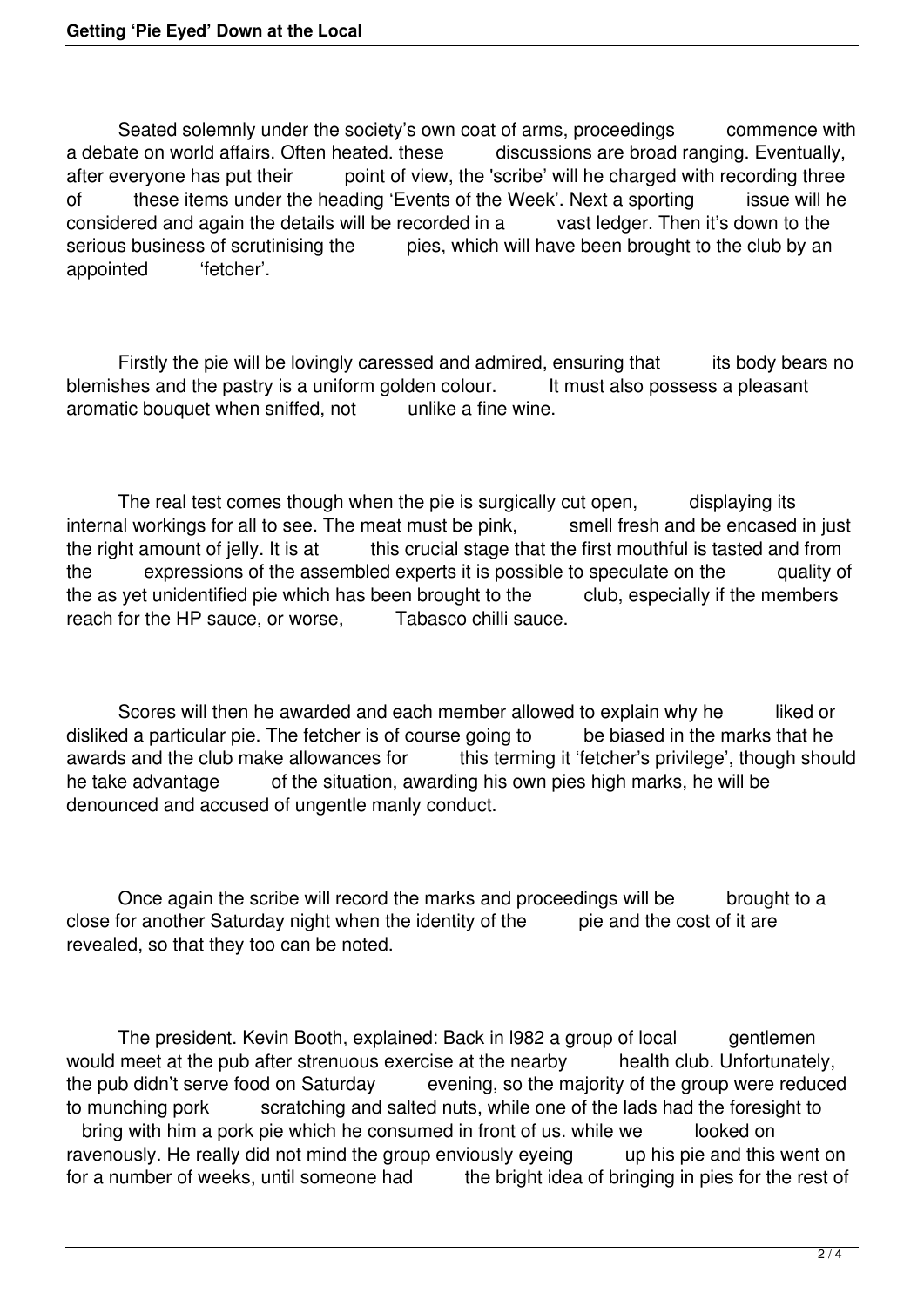the group.

After months of enjoying their Saturday evening treat. the pie fetcher said he could no longer continue and suggested that the duty he shared and the pie club was born.

Not all pies reach an acceptable standard and some have been unceremoniously tossed into the nearby River Ryburn, which flows conveniently close to the inn. Once a year local pie makers converge on the inn to establish the supreme pie maker.

The competition, usually staged around the middle of March. sees producers from Huddersfield. Halifax, Barnsley and elsewhere in Yorkshire all hoping to he voted number one pie maker. However, the society has had entrants from many other parts of the country chasing the elusive title. Indeed pie makers from Lancashire occasionally enter the competition, in the vain hope of success.



The pies have it! The gentlemen of the pie club sample a winner.

The event draws large crowds and raises substantial amounts for local charities in the process. Kevin estimates that over the years they have raised more than £5,000.

This year's winner, Andrew Whitwam, of Hlinchliffe's Farm Shop in Huddersfield. beat off 35 other challengers to take the trophy and the title of Pie Maker Supreme. Like<br>many other experts, Mr Whitwam insists on using top quality ingredients and a secret on using top quality ingredients and a secret recipe to produce a truly outstanding pie.